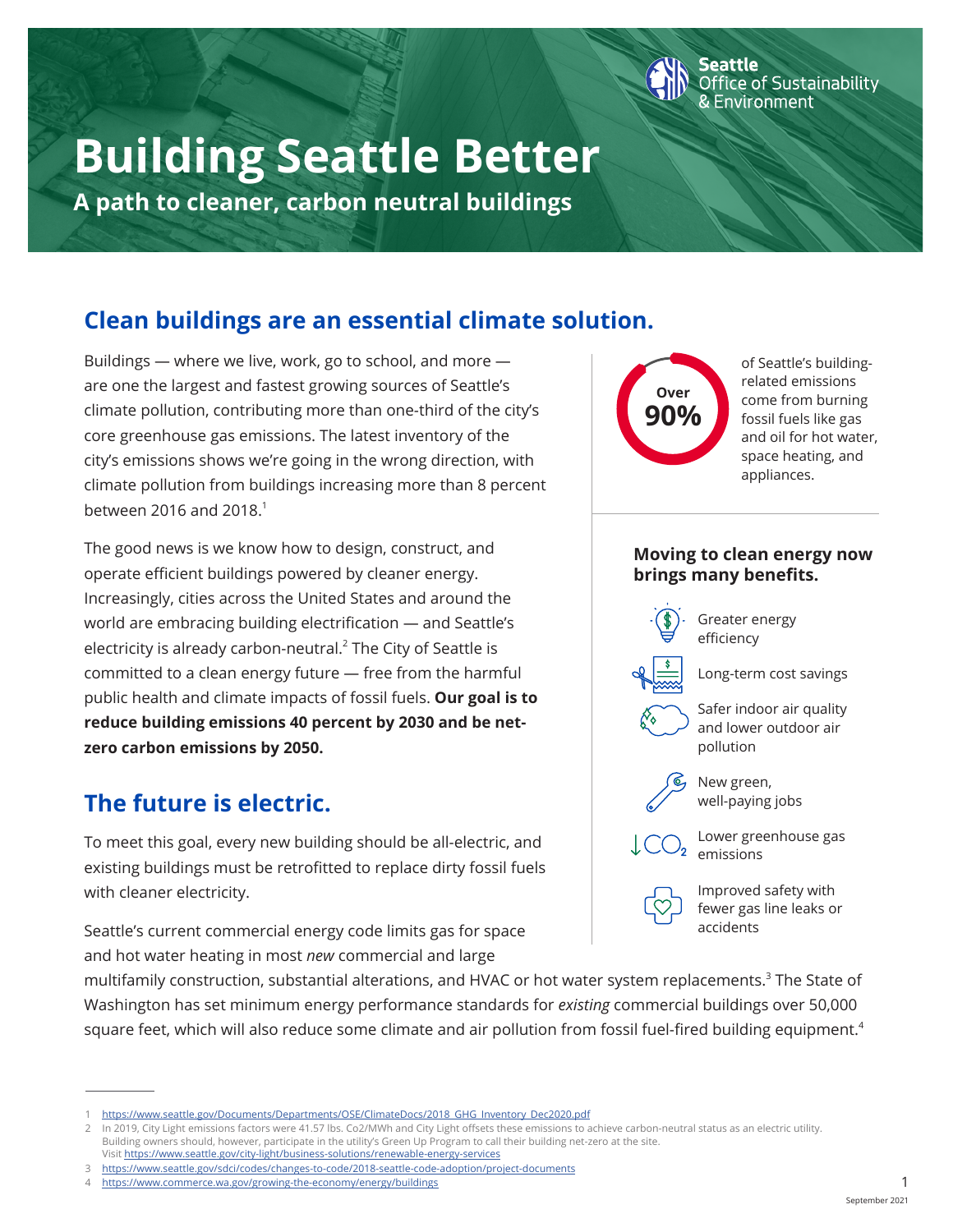# **Steps to carbon-neutral buildings:**

While every building is unique, most commercial and large multifamily buildings can use this path as a guide to greater energy efficiency, emissions reductions, and electrification. Check out these steps and see what's right for your building to get to carbon-neutral.<sup>2</sup>





# **Solar Energy (Bonus Step)**

Install solar panels, where feasible, to generate renewable energy on site.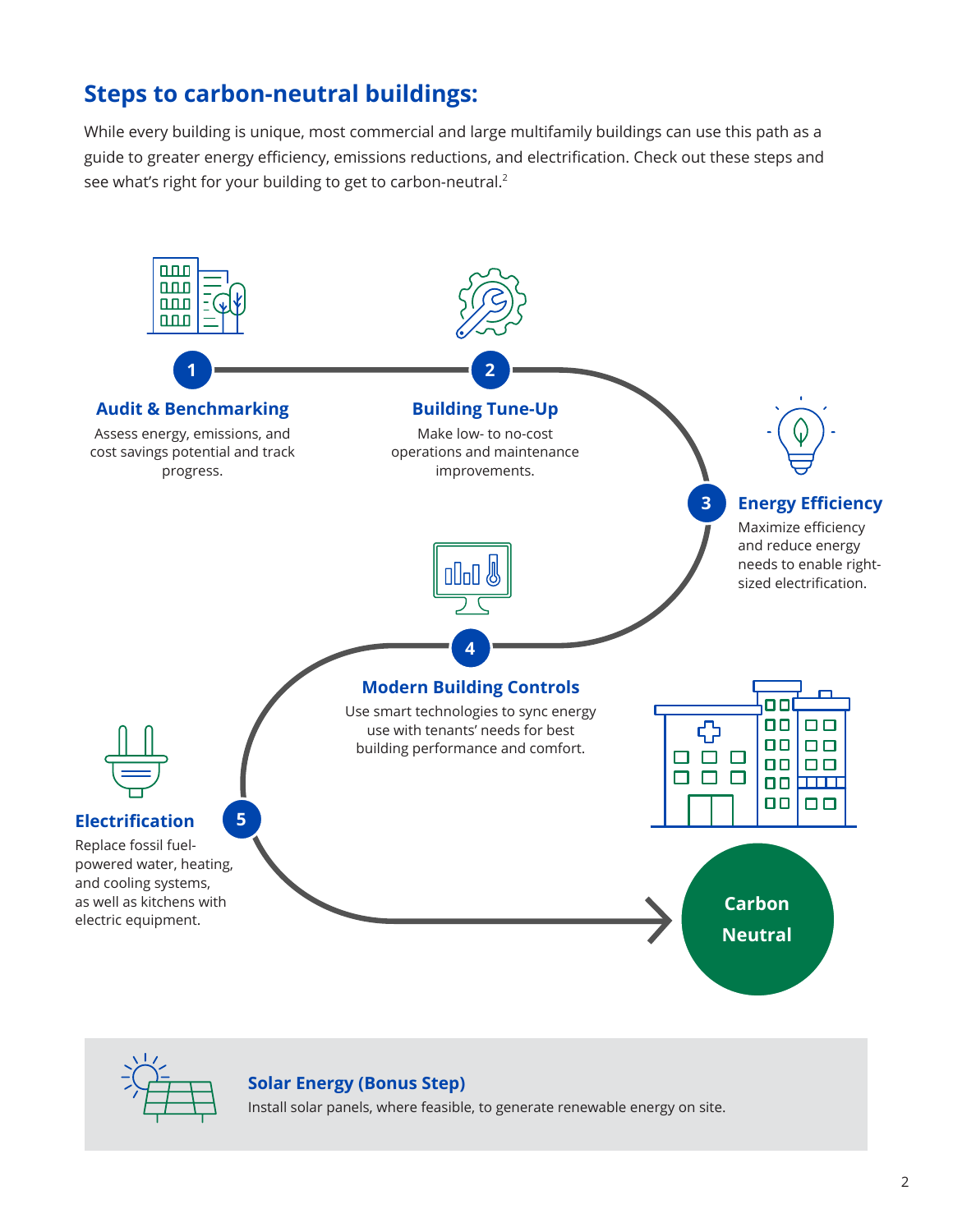### **Audit & Benchmarking \$**

**1**

Uncover your building's energy, emissions, and cost savings potential by assessing annual energy and emissions performance and comparing or "benchmarking" it against the building's past performance. Through an energy audit, evaluate different measures and develop an implementation plan to cost-effectively address operations, efficiency, and electrification over time.

#### **Seattle Energy Benchmarking**

Owners of commercial and multifamily buildings ( $\geq 20,000$  sf) can use existing benchmarking information to guide a path to lower emissions and track progress. **Learn more »**

# **2 Building Tune-Up \$ \***

Simply checking and tuning equipment to operate better improves a building's energy performance and highlights low- and no-cost fixes. For some buildings, going beyond the tune-up with a more comprehensive existing building commissioning process can result in greater savings and may be eligible for a utility incentive.

#### **Seattle Building Tune-Ups**

Owners of commercial buildings  $(\geq 50,000 \text{ sf})$  can review their tune-up reports for additional voluntary measures to realize energy and cost savings beyond the basic tune-up. **Learn more »**

### **3 Energy Efficiency \$ – \$\$\$\$ \***

On average, 30 percent of the energy used in commercial buildings is wasted.<sup>5</sup> Energy efficiency reduces plug loads and heating and cooling demand, which is critical for right-sizing equipment and reducing or eliminating the need for a future electric service upgrade. Immediate benefits include lower utility costs and improved comfort and aesthetics.



### **Water Fixtures**

Install low-flow fixtures to decrease hot water use and cost, and future water tank size needs.

#### **Smart Power Strips**

Use smart power strips to reduce plug loads and lower energy use.



#### **Lighting**

Install efficient LED lighting and controls for updated aesthetics and energy and cost savings.

#### **Insulation**

Improve insulation to reduce heating and cooling demands, ideally before upgrading systems.

#### **Seattle City Light Energy Efficiency Solutions**

From lighting and heat pumps to whole building solutions, discover energy efficiency opportunities to meet your goals. **Learn more »**



#### **Windows**

Upgrade windows for significantly lower heating and cooling use, and a quieter building for tenants.



#### **Heat Pumps**

Replace electric resistance space and water heaters with heat pumps to lower energy use and bills.

**\$** = relative cost **\*** = Seattle City Light incentive may be available

<sup>5</sup> https://www.energy.gov/eere/buildings/about-commercial-buildings-integration-program#